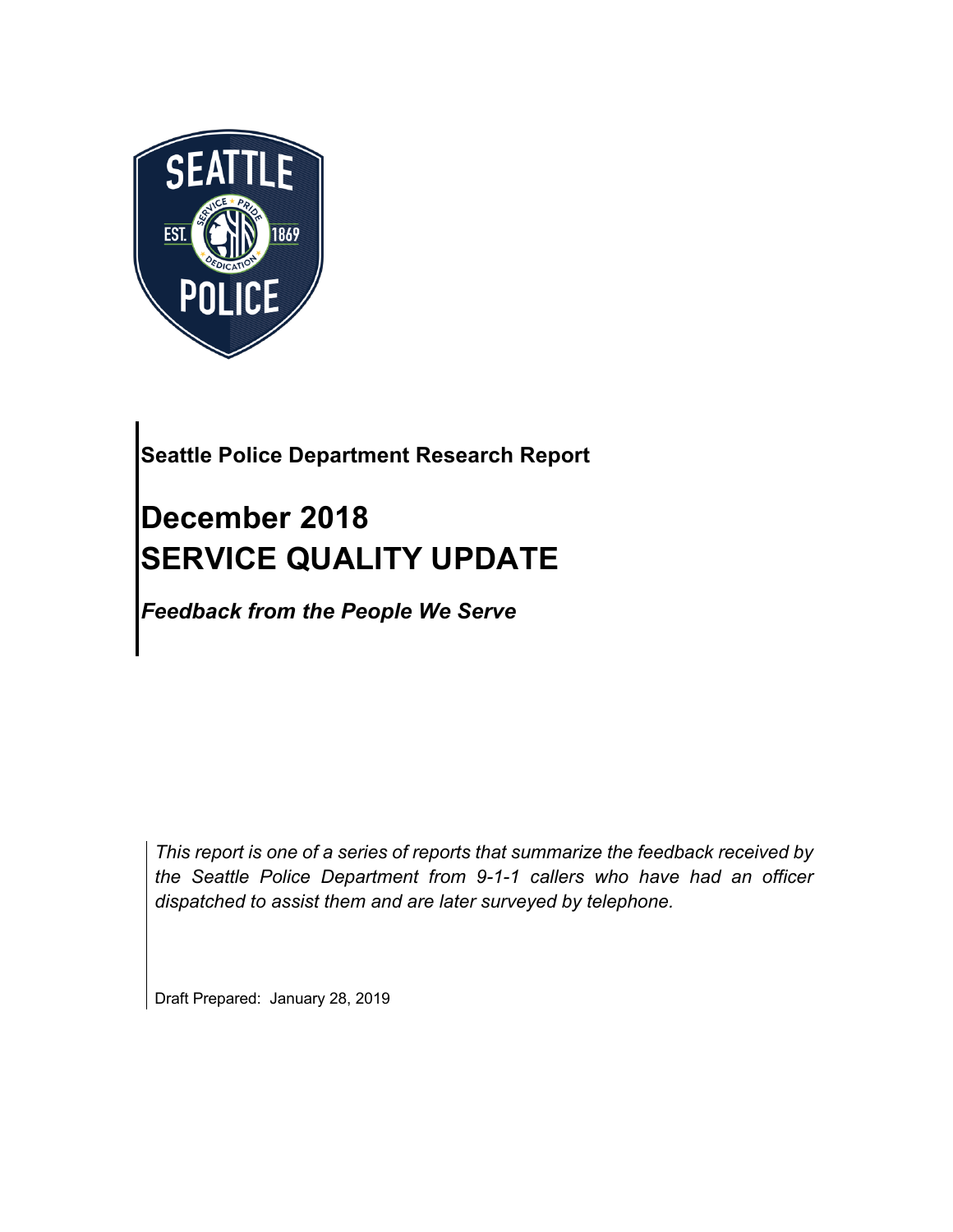#### **9-1-1 Caller Surveys: Summary and Conclusions from December 2018**

The Seattle Police Department customer satisfaction surveys provide feedback about the service provided by the Department to those who call 9-1-1 and have an officer dispatched to assist them. Key findings and conclusions from the December 2018 survey and comparisons to the other surveys conducted since June 2014 are summarized below.

**Overall Satisfaction**. Overall, customers continue to be satisfied with their experience with the Department "from calling 9-1-1 on to all contacts [they] had with the Police Department as a result of that call." Eightyone percent of the customers (correcting for rounding) rated their overall satisfaction with this experience as 4 or 5 on a five-point scale where 5 means "extremely satisfied," for an average rating of 4.28 out of 5 possible points. Ratings of overall satisfaction have remained high while fluctuating significantly since June 2014.

**Officers Responding to Customers' 9-1-1 Calls.** Customers rated the officers who responded to their 9- 1-1 calls positively. Customers indicated that the responding officers were professional and courteous (95% "strongly agree" or "agree"); and officers answered questions, listened to customer concerns, clearly explained procedures, provided the information and assistance needed, and told customers what would happen next (80% - 89% "strongly agree" or "agree"). The responding officers received lower ratings for giving "tips on preventing future crimes" (51% "strongly agree" or "agree").

Ratings of the responding officers fluctuated significantly since June 2014, and ratings of six items were significantly higher in December 2018 than in June 2014: The officer was "professional and courteous," "answered your questions," "listened to your concerns," "clearly explained procedures and requirements," "provided you the information you needed," and "told you what would happen next."

**Seattle Police Department Overall**. Customers also rated the Department highly. Customers indicated that "Department personnel are professional and courteous" (86% "strongly agree" or "agree") and the Department clearly explains procedures and requirements, is a good resource for information about preventing crime, is available when needed, and focuses on public safety issues of concern (59% to 69% "strongly agree" or "agree"). These were positive ratings, but ratings of the officers with whom customers had personal contact (officers responding to 9-1-1 calls) were higher than ratings of the Department overall.

Ratings of three items, "Department personnel are professional and courteous," "The Department clearly explains its procedures and requirements," and "The Department is a good resource for information about preventing crime," fluctuated significantly since June 2014. Ratings of two of these items, "Department personnel are professional and courteous" and "The Department clearly explains its procedures and requirements," were significantly higher in December 2018 than in June 2014. Ratings of two items, "The Department is available when needed" and "The Department focuses on the public safety issues that concern you," have not changed significantly since June 2014.

**9-1-1 Operations**. Customers were satisfied with the assistance provided by the 9-1-1 operator and the speed with which their calls were answered (89% and 88%, respectively, rated their satisfaction 4 or 5 on the scale where 5 means "extremely satisfied"). Ratings of satisfaction with the service provided by the operator have not changed significantly since June 2014. Ratings of satisfaction with the speed with which calls were answered have fluctuated significantly across surveys, but satisfaction in December 2018 did not differ significantly from September 2018 or June 2015, when this item was first included in the surveys.

**Feelings of Safety**. Customers feel safer "walking alone in [their] neighborhood during the day" (59% "extremely safe") than they do "walking alone in [their] neighborhood at night" (32% "extremely safe") or overall in Seattle (25% "extremely safe"). Customers' feelings of safety walking alone in their neighborhood during the day have fluctuated significantly since June 2014. Ratings of safety overall in Seattle and walking alone in their neighborhood at night have not changed significantly since June 2014.

As in past surveys, customers reported that the incident that caused them to call 9-1-1 led some of them to feel less safe than before they called 9-1-1, but the service provided by the Department as a result of their calls increased the proportion of customers who feel "more safe" and decreased the proportion who feel "less safe" than before they called 9-1-1. These results suggest that the service provided by the Department continues to provide customers with reassurance and to increase feelings of personal safety.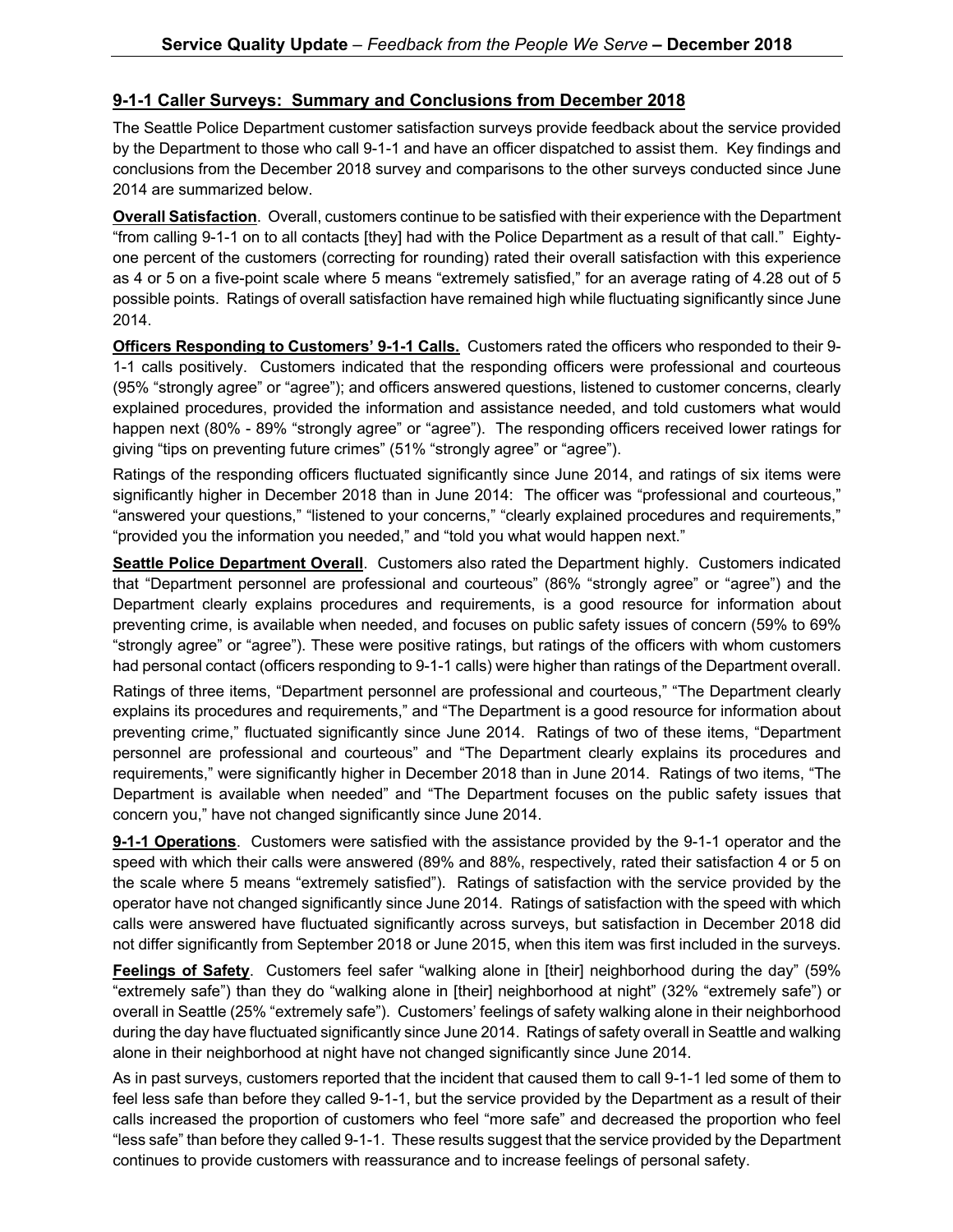#### **9-1-1 Caller Surveys: Results**

This report (1) summarizes key results of the December 2018 survey of customers who called 9-1-1 between November 28 and December 6, 2018, and had an officer dispatched to assist them and (2) compares the December 2018 results with those of the 17 other surveys of 9-1-1 callers conducted since June 2014.1

**Overall Satisfaction.** Customers who had an officer dispatched to provide assistance after calling 9-1-1 were asked to use a five-point scale, where 5 means "extremely satisfied" and 1 means "not at all satisfied," to answer the question, "Overall, how satisfied are you with this experience with the Seattle Police Department – from calling 9-1-1 on to all contacts you had with the Police Department as a result of that call?"

As the next chart<sup>2</sup> shows, 58 percent of the customers rated their satisfaction with this experience with the Department as 5 on the five-point scale where 5 means "extremely satisfied," and 24 percent rated their satisfaction as 4 on this scale. Four percent rated their satisfaction as 1 and four percent rated their satisfaction as 2 on this five-point scale where 1 means "Not at all satisfied."



The next chart shows that the average rating of overall satisfaction in December 2018 was 4.28 on the fivepoint scale where 5 is high ("extremely satisfied"). Responses to this question have fluctuated significantly since June 2014, but the satisfaction reported in December 2018 did not differ significantly from satisfaction in June 2014 or September 2018, the previous survey. This chart and similar charts, below, present the average ratings from six surveys: June 2014, June 2015, June 2016, June 2017, June 2018, and December  $2018.<sup>3</sup>$ 



 $1$  Results were compared across surveys and tested to determine if any differences between survey results were statistically significant. Statistical tests included Analysis of Variance (ANOVA), t-tests, and chi-square tests (*IBM SPSS Statistics Version 25,* Release 25.0.0.1, 2017). Differences were considered statistically significant when the probability of the differences occurring by chance was less than .05 ( $p$ <.05).

 $2$  Percentages do not total 100 in this and some subsequent charts due to rounding.

 $3$  The numbers of respondents answering each question are omitted from some charts for readability, but approximately 200 customers participated in each survey.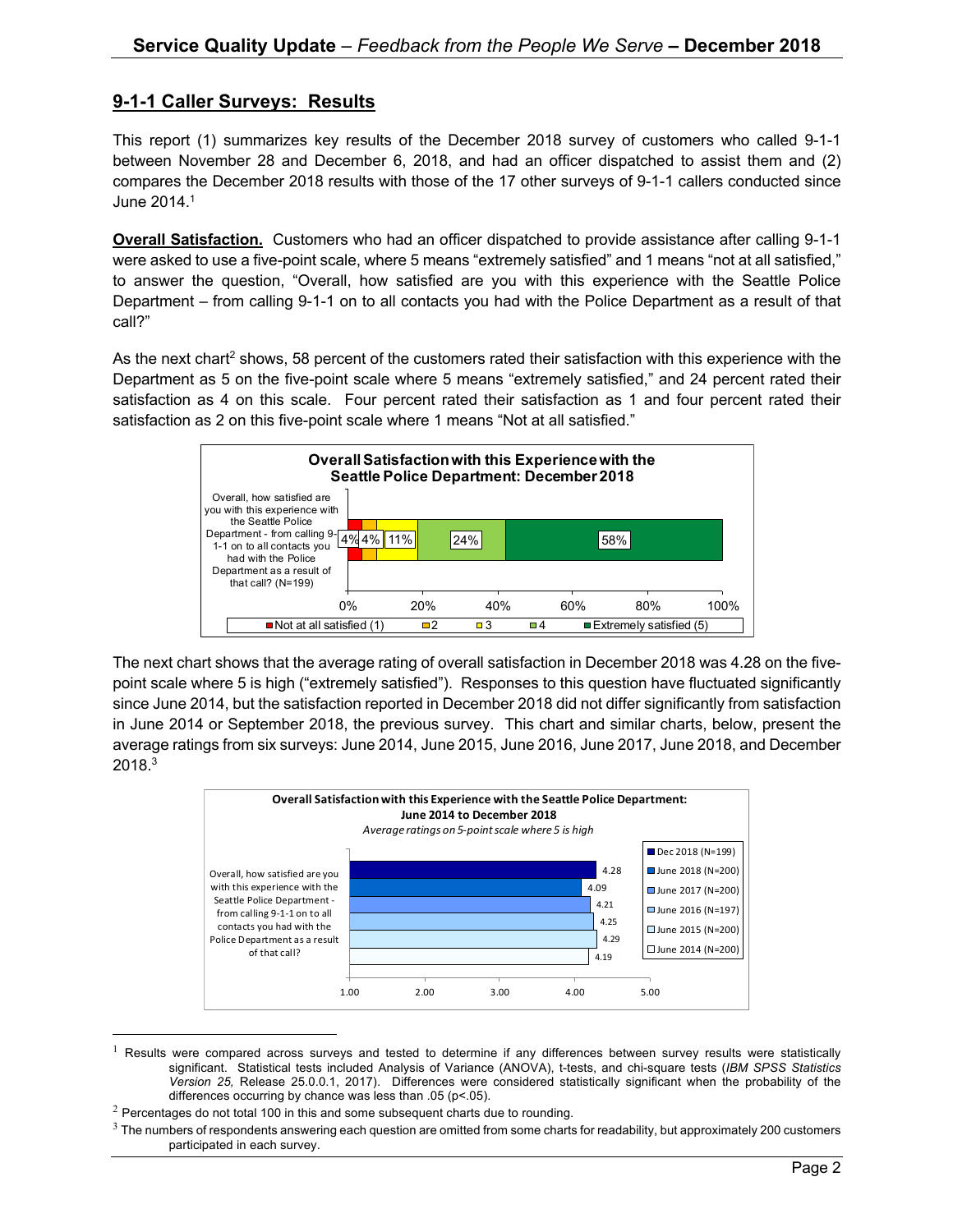**Officer Responding to the Call.** To assess customers' experiences with and opinions of the officer who responded to their calls to 9-1-1, customers were asked to indicate their level of agreement ("Strongly agree," "Agree," "Neither agree nor disagree," "Disagree," or "Strongly disagree") with a series of statements about the officer.

Customers rated officers highest for being professional and courteous and lowest for giving tips on preventing future crimes, as shown in the next chart.

- Eighty percent of the customers said that they "strongly agree" that the officer who first visited after their call to 9-1-1 "was professional and courteous," and 95 percent said that they "agree" or "strongly agree" with this statement. Two percent said they "disagree" or "strongly disagree" that "The officer was professional and courteous."
- Between 59 and 67 percent of the customers said that they "strongly agree" with six of the statements about responding officers: "The officer answered your questions," "The officer listened to your concerns," "The officer clearly explained procedures and requirements," "The officer provided you the information you needed," "The officer provided the assistance you needed," and "The officer told you what would happen next." Between 80 and 89 percent of customers said that they either "agree" or "strongly agree" with these statements, and between four and eleven percent said that they "disagree" or "strongly disagree" with the statements.
- A total of 51 percent of the customers said that they "agree" or "strongly agree," and 20 percent<sup>4</sup> said that they "disagree" or "strongly disagree," with the statement, "The officer gave you tips on preventing future crimes."

| Opinions of Officer Responding to 9-1-1 Call: December 2018                            |                 |     |                                   |                      |                  |      |
|----------------------------------------------------------------------------------------|-----------------|-----|-----------------------------------|----------------------|------------------|------|
| The officer was professionalf<br>and courteous. (N=199)                                | 1% 3% 15%       |     | 80%                               |                      |                  |      |
| The officer answered your<br>questions. (N=193)<br>2%                                  | $2\%$ 7%        | 22% |                                   | 67%                  |                  |      |
| The officer listened to your<br>concerns. (N=196) 2%                                   | 4% 6%           | 23% |                                   | 66%                  |                  |      |
| The officer clearly explained<br>procedures and requirements.<br>$(N=188)$             | 6%<br>7%        | 22% |                                   | 65%                  |                  |      |
| The officer provided you the<br>information you needed. $\sqrt{29}3\%$ 8%<br>$(N=190)$ |                 | 25% |                                   | 62%                  |                  |      |
| The officer provided the<br>assistance you needed 3% 5% 4%<br>$(N=196)$                |                 | 27% |                                   | 61%                  |                  |      |
| The officer told you what<br>would happen next. $(N=193)2\frac{2\%9\%}{9\%}$           | 9%              | 21% |                                   | 59%                  |                  |      |
| The officer gave you tips on<br>preventing future crimes.<br>$(N=164)$                 | 7%<br>12%       | 30% | 16%                               |                      | 35%              |      |
| 0%                                                                                     |                 | 20% | 60%<br>40%                        |                      | 80%              | 100% |
| ■ Strongly disagree                                                                    | <b>Disagree</b> |     | $\Box$ Neither agree nor disagree | $\blacksquare$ Agree | ■ Strongly agree |      |

<sup>&</sup>lt;sup>4</sup> Correcting for rounding error.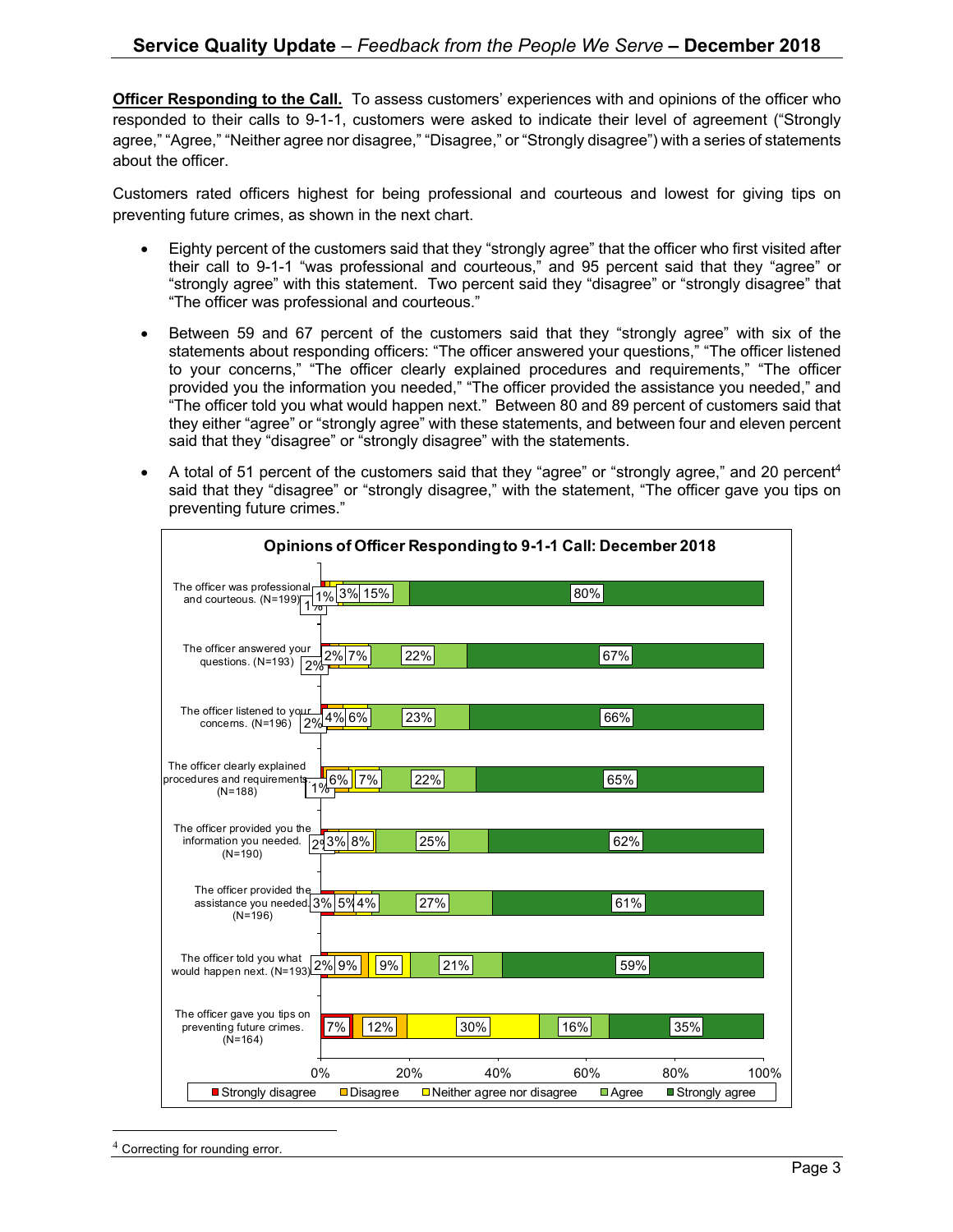Ratings of responding officers on six items were significantly higher in December 2018 than in June 2014: The officer was "professional and courteous," "answered your questions," "listened to your concerns," "clearly explained procedures and requirements," "provided you the information you needed," and "told you what would happen next." Asterisks (\*) follow these items in the chart, below. Ratings of responding officers on all items fluctuated significantly since June 2014, while differences between September 2018, the previous survey, and December 2018 were not statistically significant.



**Seattle Police Department Overall.** To assess opinions of the Seattle Police Department overall, customers were asked to indicate their level of agreement ("Strongly agree," "Agree," "Neither agree nor disagree," "Disagree," or "Strongly disagree") with statements about the Department, including the five statements shown in the next chart.

Customers rated the Department highest for having professional and courteous personnel, just as they rated the officer who responded to their call highest for being professional and courteous. Eighty-six percent of the customers said that they "strongly agree" or "agree," and six percent said they "disagree" or "strongly disagree," that "Department personnel are professional and courteous." Between 59 and 69 percent of the customers said they "strongly agree" or "agree" with the other four statements about the Department; between 11 and 17 percent said that they "disagree" or "strongly disagree" with these statements, shown in the next chart.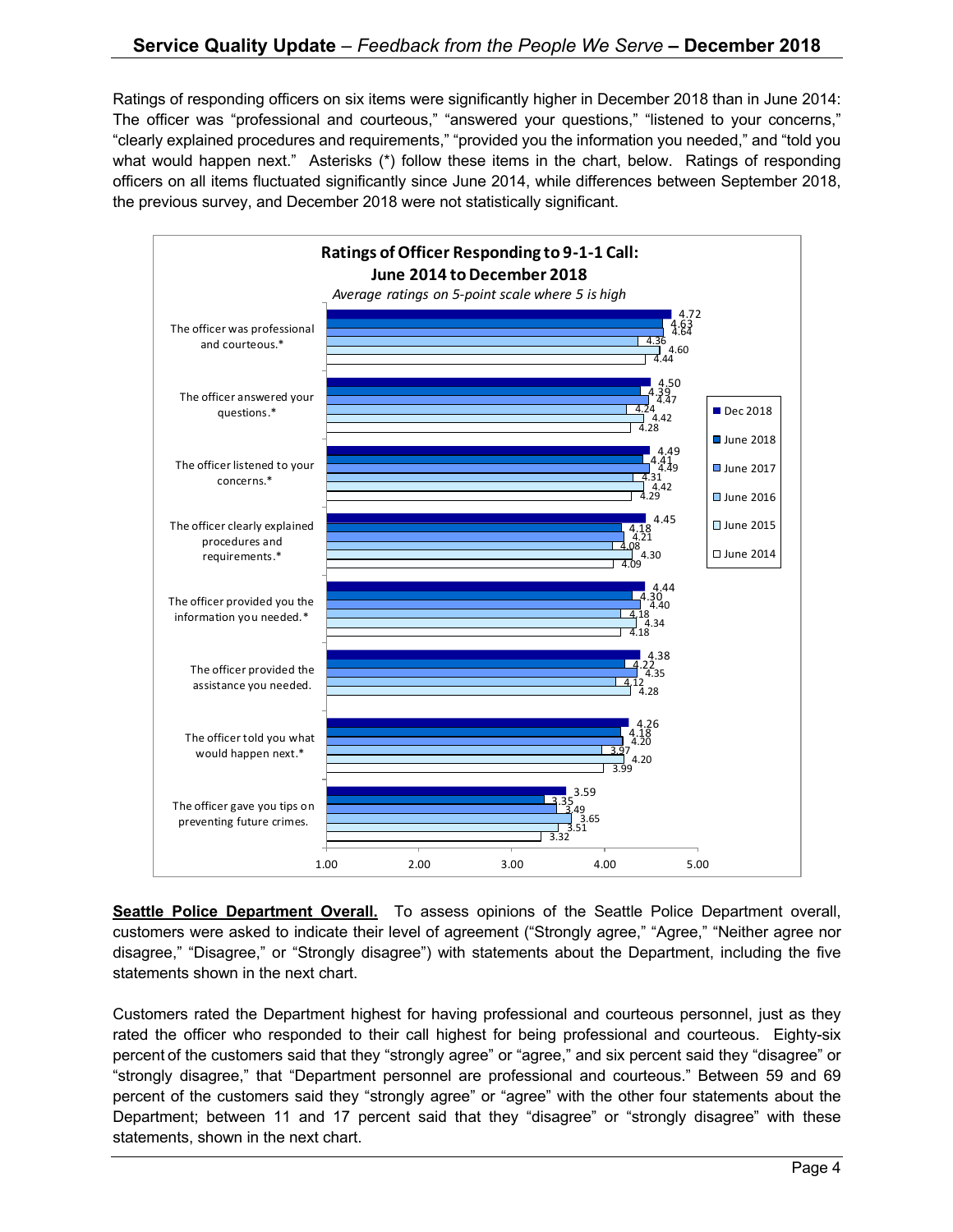

Ratings of two items, "Department personnel are professional and courteous" and "The Department clearly explains its procedures and requirements," were significantly higher in December 2018 than in June 2014. Ratings that "The Department is a good resource for information about preventing crime" fluctuated since June 2014 but did not differ significantly between December 2018 and September 2018 or June 2014. Ratings of the other items, "The Department is available when you need them" and "The Department focuses on public safety issues that concern you," have not changed significantly since June 2014.

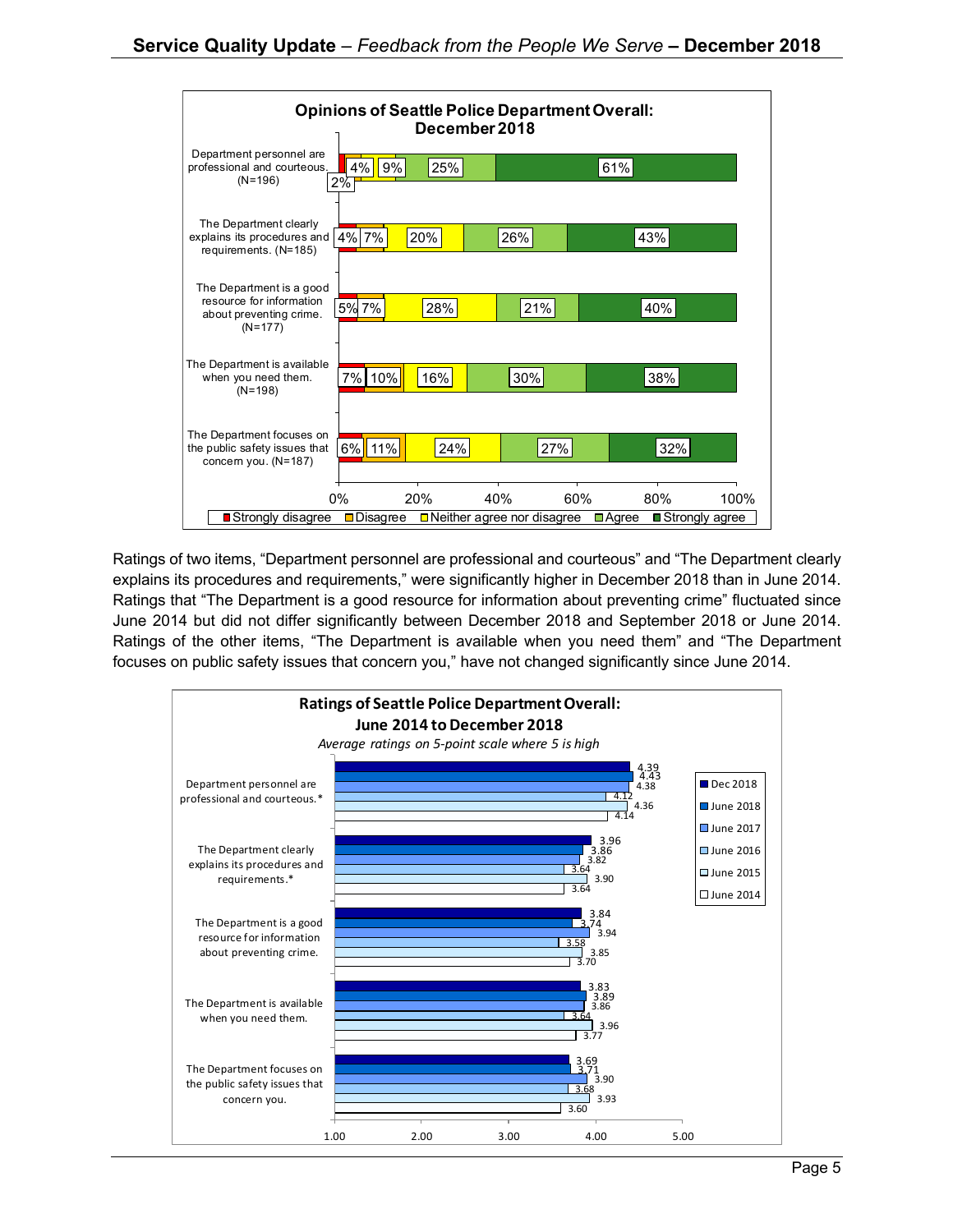**9-1-1 Operations.** Seventy-two percent of customers rated their satisfaction with the assistance provided by the 9-1-1 operator and the speed with which their call was answered as 5 on the five-point scale where 5 means "extremely satisfied." A total of 89 and 88 percent rated their satisfaction with the assistance provided by the operator and the speed with which their calls were answered, respectively, as either 4 or 5 on this five-point scale. Seven percent<sup>5</sup> and six percent rated their satisfaction with the assistance provided by the operator and the speed with which calls were answered, respectively, as either 1 or 2 on the fivepoint scale where 1 means "not at all satisfied." These results are shown in the next chart.



Ratings of satisfaction with the assistance provided by the 9-1-1 operator have not changed significantly since June 2014. Satisfaction with the speed with which the call was answered fluctuated significantly over time, but satisfaction in December 2018 did not differ significantly from September 2018 or June 2015, when this question was first included in the survey.



As shown in the next chart, two percent of the customers (4 customers) said that they had to dial 9-1-1 more than once to reach an operator. Since June 2015, when this question was first asked, between 1 and 9 percent of the customers (between 1 and 19 customers) said that they had to dial 9-1-1 more than once to reach an operator. These results fluctuated significantly across surveys, but results in December 2018 did not differ significantly from September 2018 or June 2015.

<sup>&</sup>lt;sup>5</sup> Correcting for rounding error.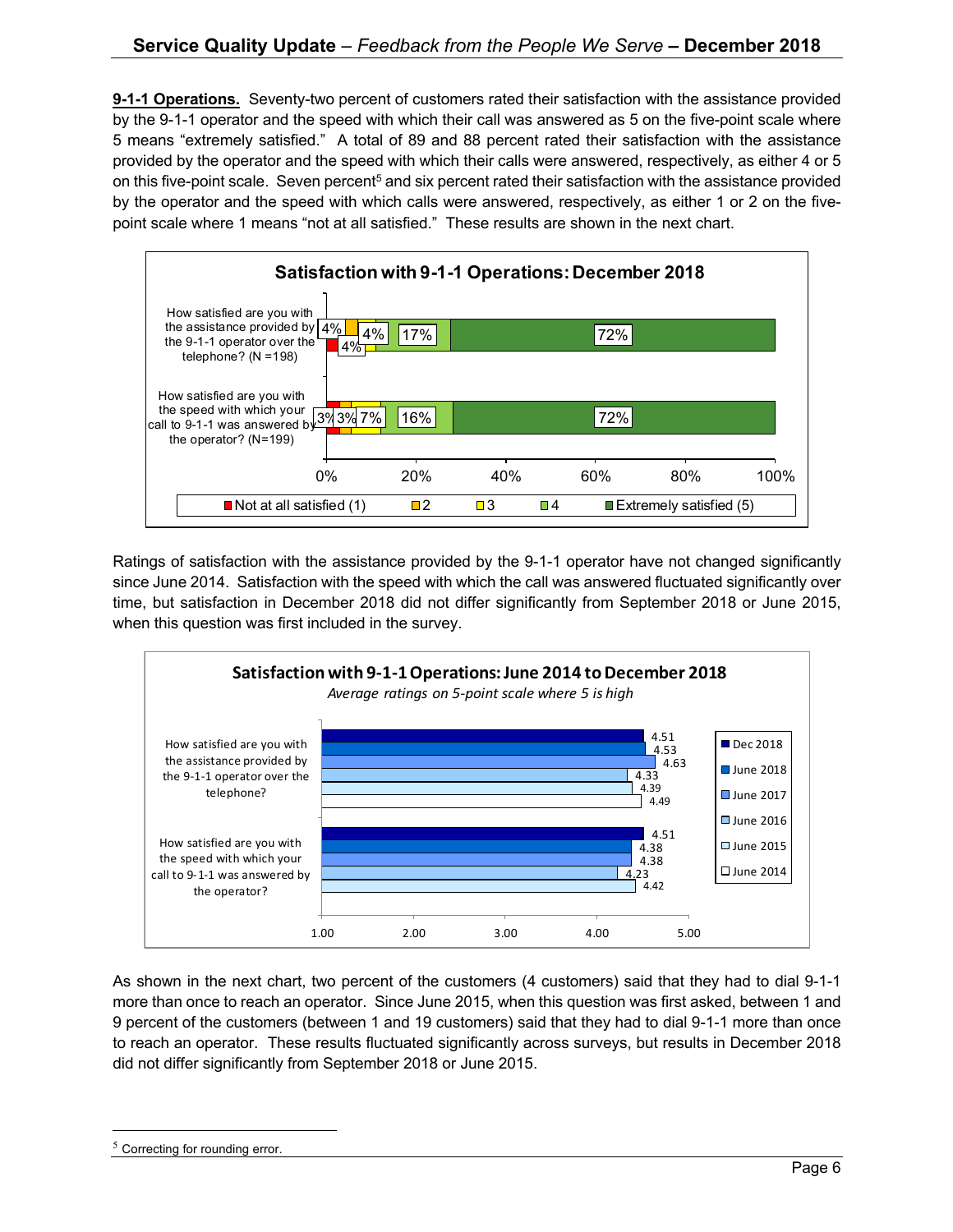

Also beginning in June 2015, customers who had to call 9-1-1 more than once were asked how often they dialed 9-1-1 to reach an operator. Of the four customers who had to dial 9-1-1 more than once to reach an operator in December 2018, two reported reaching an operator on their second attempt, one on the third attempt, and one on the eighth attempt.

**Feelings of Safety.** Customers said that they feel safer walking alone in their neighborhoods during the day than they feel in Seattle overall or walking alone in their neighborhoods at night, as shown in the next chart.

- Fifty-eight percent of the customers rated their overall feelings of safety in Seattle as 4 or 5 on the five-point scale (25% "extremely safe"); 21 percent rated their safety as 1 or 2 where 1 means "not at all safe."
- Seventy-nine percent $6$  of the customers rated their feelings of safety when walking alone in their neighborhoods during the day as 4 or 5 on a five-point scale where 5 means "extremely safe" (59% "extremely safe"); nine percent rated their safety as 1 or 2 where 1 means "not at all safe."
- Fifty-one percent rated their feelings of safety as 4 or 5 (32% "extremely safe"), and 33 percent rated their feelings of safety as 1 or 2 when walking alone in their neighborhoods at night.

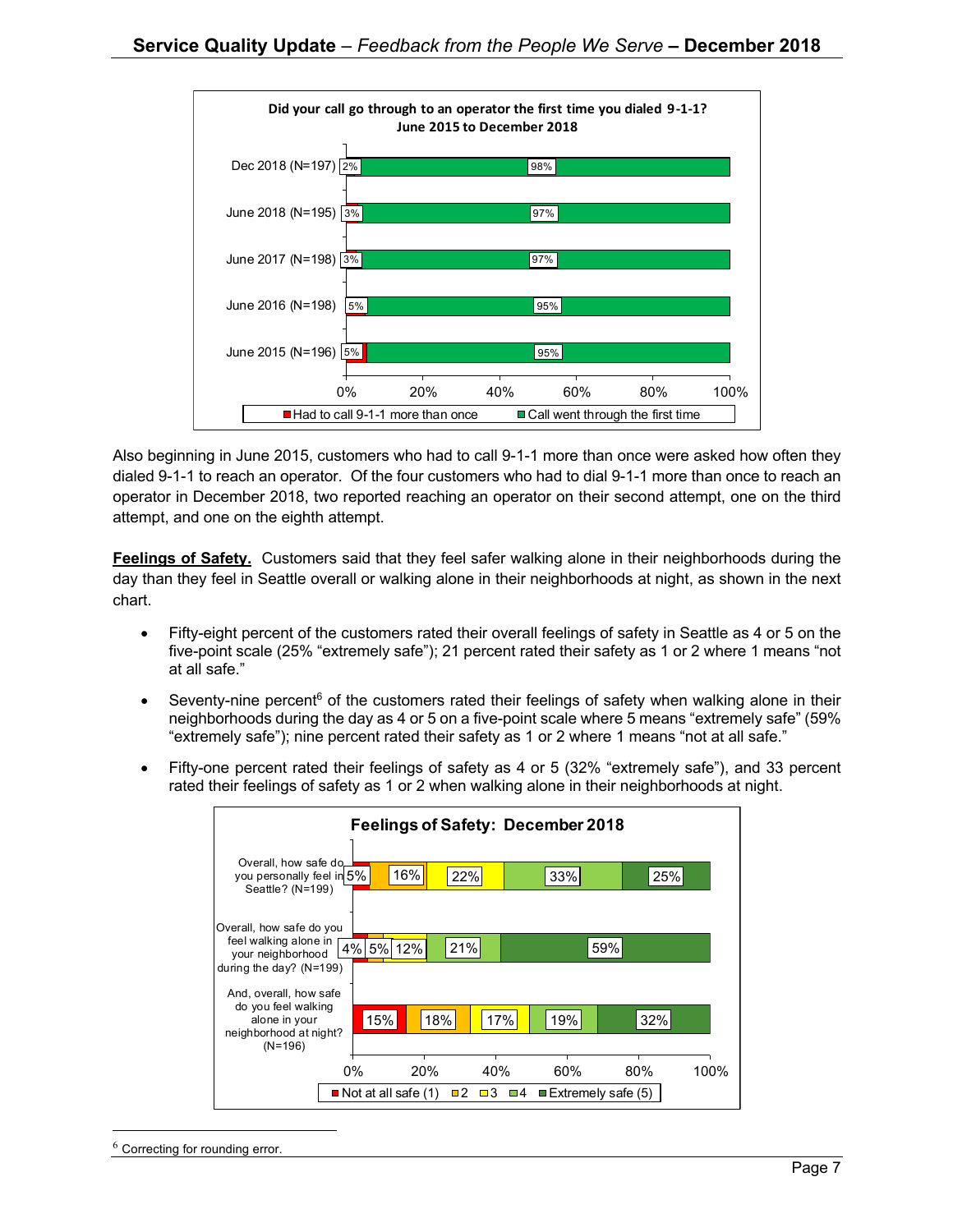Customers' feelings of safety walking alone in their neighborhoods during the day fluctuated significantly since June 2014, but results in December 2018 did not differ significantly from September 2018 or June 2014. Customers' feelings of safety overall in Seattle and walking alone in their neighborhoods at night have not changed significantly since June 2014.



When asked about the impact of the incident that caused them to call 9-1-1 on their feelings of safety, over half of the customers (61%) reported that they "feel about as safe as before the incident occurred." The remaining customers said that they either feel "less safe" (31%) or "more safe" (9%) than before the incident occurred. When asked about the impact of the service received from the Department as a result of their call to 9-1-1, over half (64%) of the customers said that they "feel about as safe now as before they called 9-1-1," while 29 percent said they feel "more safe," and eight percent feel "less safe."

The responses to these two questions show that the service received from the Seattle Police Department led to an increase in the percentage of customers who said they feel "more safe" (9% to 29%), as well as a decrease in the percentage of customers who feel "less safe" (31% to 8%), as shown in the next chart. This indicates that feelings of personal safety increased and customers were reassured by the Department's service.



As noted in previous survey reports, customers' opinions of the impacts of both the incident and the service provided by the Department have changed significantly over time. However, in every survey, a larger proportion of customers said they feel "more safe" and a smaller proportion said they feel "less safe" after receiving service from the Department than after the incident that caused them to call 9-1-1.